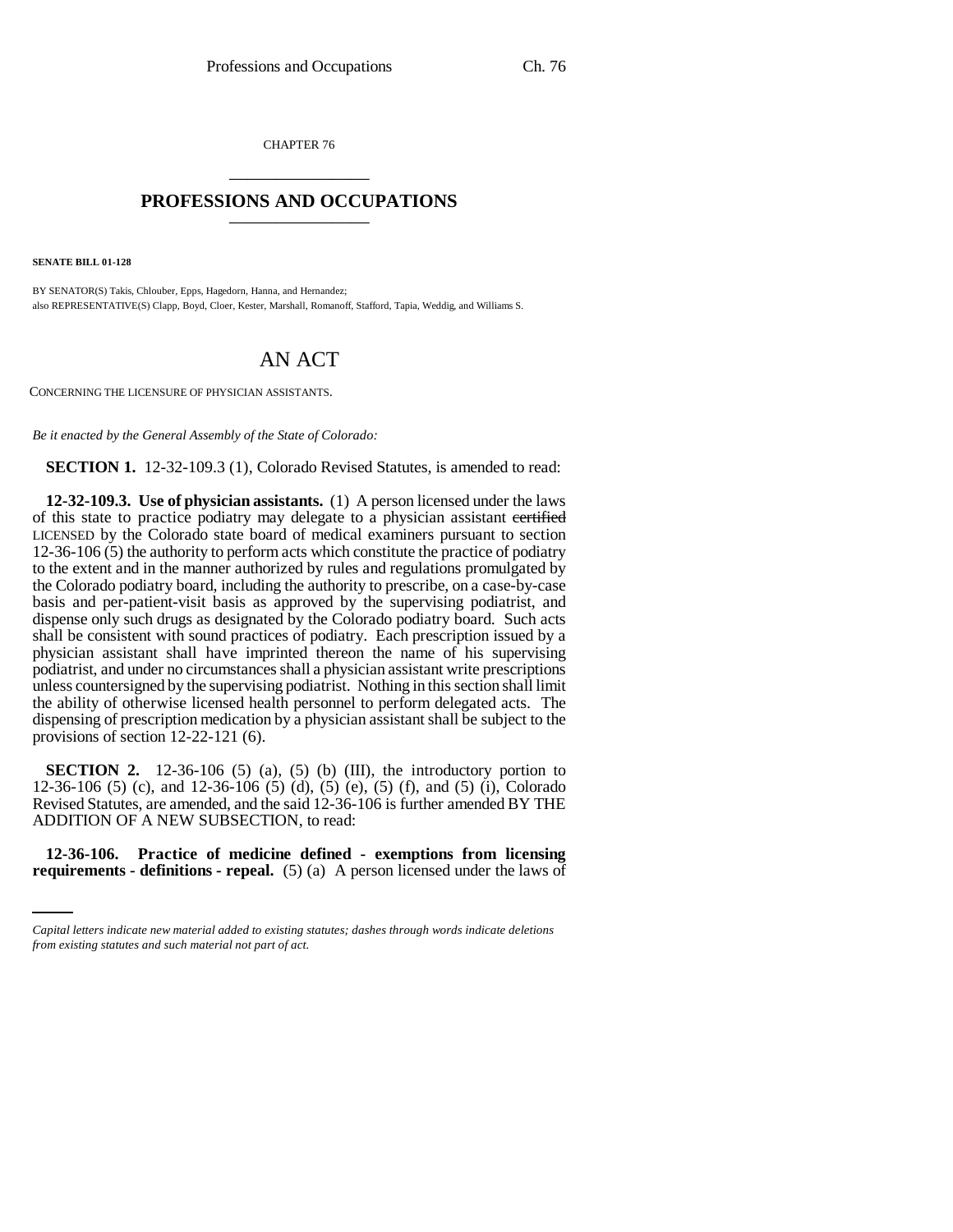this state to practice medicine may delegate to a physician assistant certified LICENSED by the board the authority to perform acts which THAT constitute the practice of medicine to the extent and in the manner authorized by rules and regulations promulgated by the board, including the authority to prescribe medication, including controlled substances, and dispense only such drugs as designated by the board. Such acts shall be consistent with sound medical practice. Each prescription issued by a physician assistant certified LICENSED by the board shall have imprinted thereon the name of his or her supervising physician. Nothing in this subsection (5) shall limit the ability of otherwise licensed health personnel to perform delegated acts. The dispensing of prescription medication by a physician assistant shall be subject to the provisions of section 12-22-121 (6).

(b) (III) If the state board of medical examiners has a reasonable belief that additional supervision or direction may be necessary it may issue a cease and desist order to the supervising physician or physician assistant to require that a function be delegated only on a case-by-case basis, or to require that the supervising physician be present on the premises in specific types of cases that arise in an acute care hospital setting. Such a cease and desist order shall become effective upon delivery to the supervising physician or physician assistant to whom it is issued. Any supervising physician or physician assistant who receives such an order may request a hearing on the merits of the order, which request shall be promptly granted. Any restriction or requirement imposed by such an order shall not be deemed a disciplinary action, restriction, or other limitation on the physician's license or the physician assistant's certification LICENSURE.

(c) To become certified LICENSED, a physician assistant shall have:

(d) The board may determine whether any applicant for certification LICENSURE as a physician assistant possesses sufficient education, experience, or training in health care which may THAT IS SUFFICIENT TO be accepted in lieu of the qualifications required for certification LICENSURE under subparagraph (I) of paragraph (c) of this subsection (5). Every person who desires to qualify for practice as a physician assistant within this state shall file with the secretary of the board his OR HER written application for certification LICENSURE, on which application he OR SHE shall list any act the commission of which would be grounds for disciplinary action against a certified LICENSED physician assistant under section 12-36-117, along with an explanation of the circumstances of such act. The board may deny certification LICENSURE to any applicant who has performed any act which THAT constitutes unprofessional conduct, as defined in section 12-36-117.

(e) No person certified LICENSED as a physician assistant may perform any act which THAT constitutes the practice of medicine within a hospital or nursing care facility which THAT is licensed pursuant to part 1 of article 3 of title 25, C.R.S., or which THAT is required to obtain a certificate of compliance pursuant to section 25-1-107 (1) (l) (II), C.R.S., without authorization from the governing board of the hospital or nursing care facility. Such governing board shall have the authority to grant, deny, or limit such authority to its own established procedures.

(f) The board may take any disciplinary action with respect to a physician assistant certificate LICENSE as it may with respect to the license of a physician, in accordance with procedures established pursuant to this article.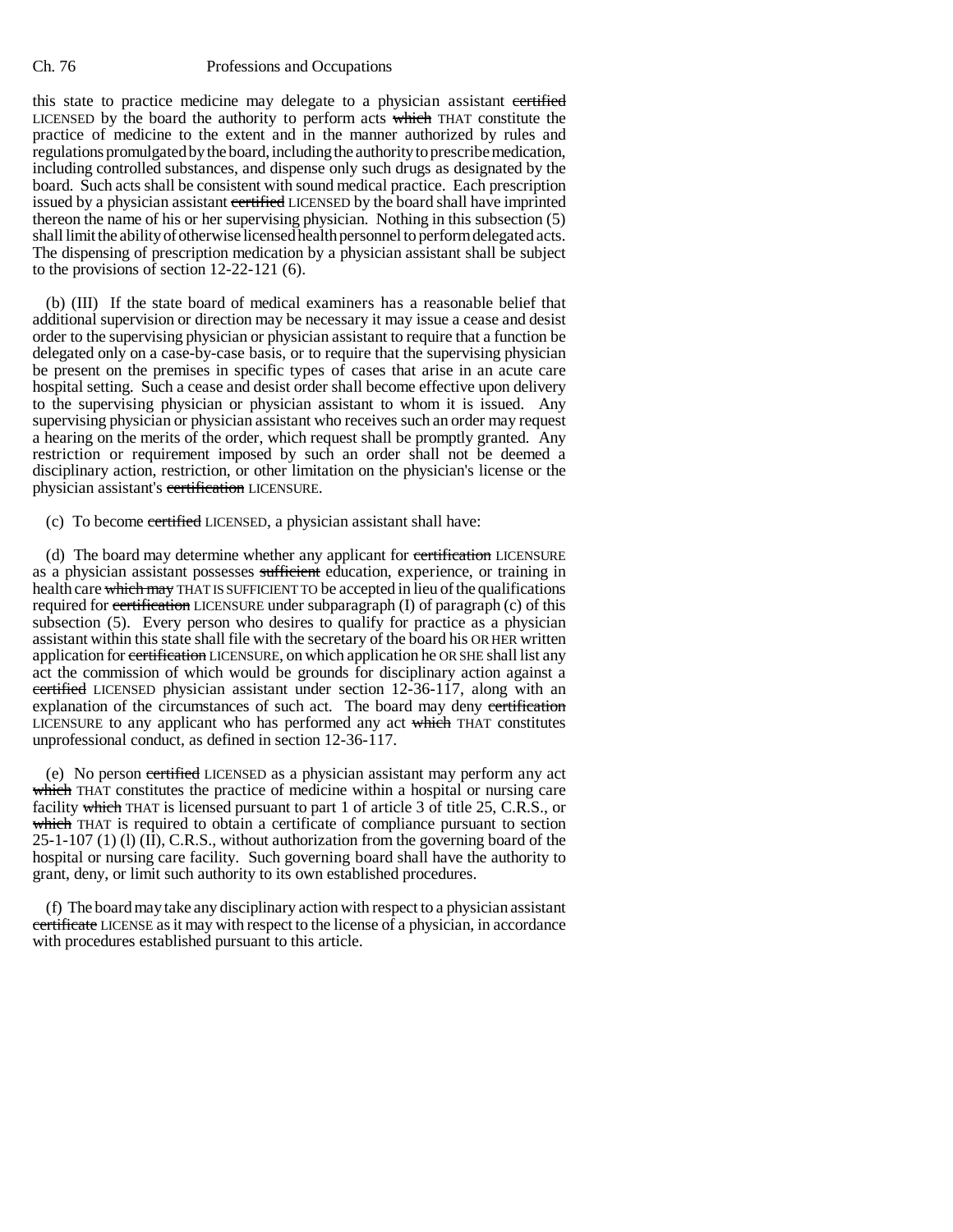Professions and Occupations Ch. 76

(i) The board shall certify LICENSE and keep a record of physician assistants who have been certified LICENSED pursuant to paragraph (c) of this subsection (5) and shall establish renewal fees and schedules subject to the provisions of section 24-34-102 (8), C.R.S. Every certified LICENSED physician assistant shall pay to the secretary of the board a registration fee to be determined and collected pursuant to section 24-34-105, C.R.S., and shall obtain a registration certificate for the current calendar year.

(6) "LICENSEE", AS USED IN THIS PART 1, MEANS ANY PHYSICIAN OR PHYSICIAN ASSISTANT WHO IS LICENSED PURSUANT TO THIS SECTION.

**SECTION 3.** 12-36-106.3 (1), Colorado Revised Statutes, is amended to read:

**12-36-106.3. Collaborative agreements with advanced practice nurses.** (1) A person PHYSICIAN licensed pursuant to the "Colorado Medical Practice Act" may enter into a collaborative agreement for the purposes of prescriptive authority by advanced practice nurses pursuant to section 12-38-111.6 (4) (d) (II).

**SECTION 4.** 12-36-106.5, Colorado Revised Statutes, is amended to read:

**12-36-106.5. Child health associates - scope of practice.** On and after July 1, 1990, any person who, on June 30, 1990, was certified only as a child health associate under the laws of this state shall, upon application to the board, be granted certification LICENSURE as a physician assistant. The practice of any such person shall be subject to the provisions of section 12-36-106 (5); except that such practice shall be limited to patients under the age of twenty-one.

**SECTION 5.** 12-36-116 (1) and (2), Colorado Revised Statutes, are amended to read:

**12-36-116. Refusal of license - issuance subject to probation.** (1) The board may refrain from issuing a license or may grant a license subject to terms of probation if the board determines that an applicant for a license: to practice medicine:

(a) Does not possess the qualifications required by this article;

(b) Has engaged in unprofessional conduct, as defined in section 12-36-117;

(c) Has been disciplined in another state or foreign jurisdiction with respect to his or her license to practice medicine OR LICENSE TO PRACTICE AS A PHYSICIAN ASSISTANT; or

(d) Has not actively practiced medicine OR PRACTICED AS A PHYSICIAN ASSISTANT for the two-year period immediately preceding the filing of such application or otherwise maintained continued competency during such period, as determined by the board.

(2) For purposes of this section, "discipline" means INCLUDES any matter which THAT must be reported pursuant to 45 CFR sec. 60.8 and is substantially similar to unprofessional conduct, as defined in section 12-36-117.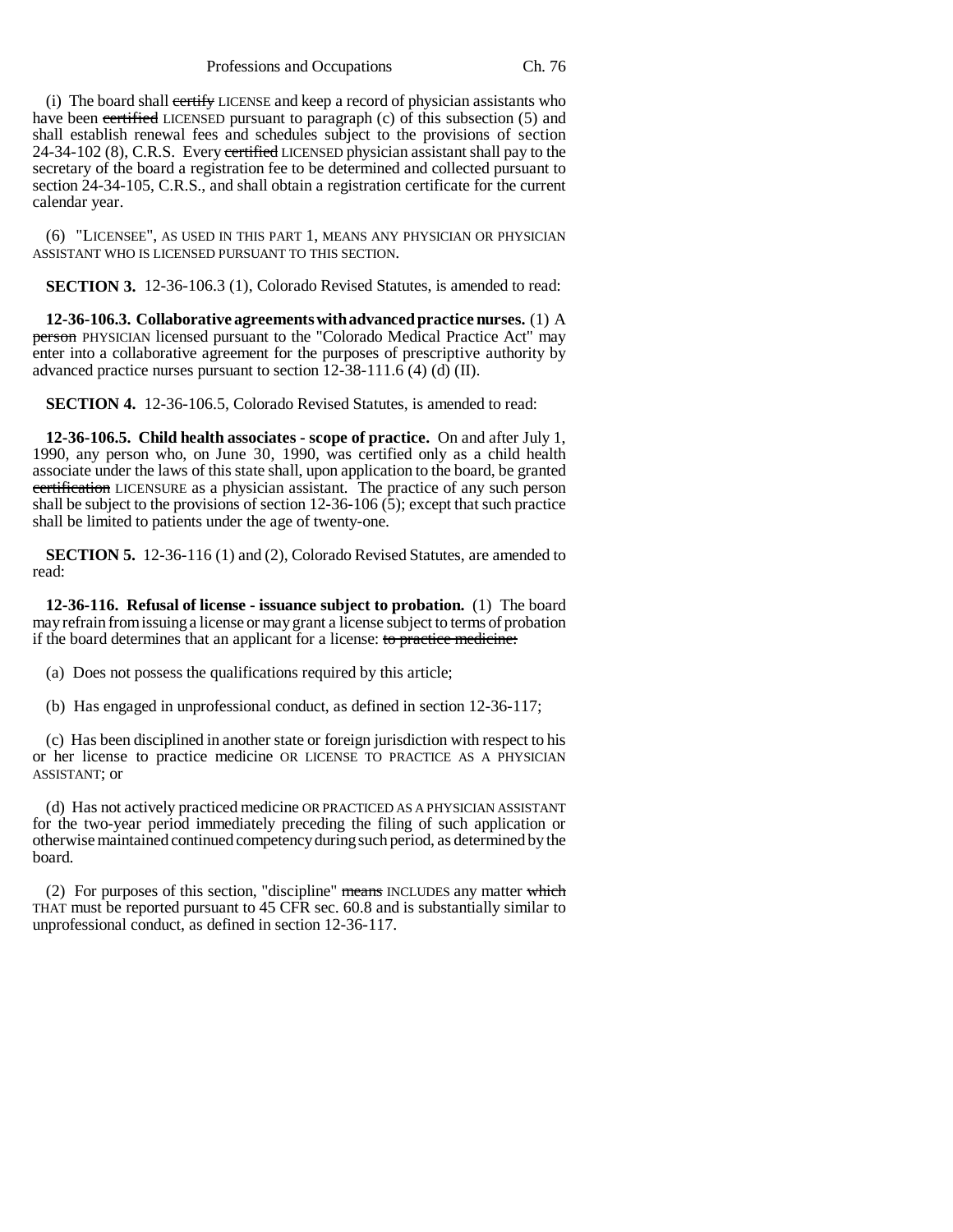**SECTION 6.** 12-36-117 (1) (a), (1) (r), (1.5) (a), (2), and (3), Colorado Revised Statutes, are amended to read:

**12-36-117. Unprofessional conduct.** (1) "Unprofessional conduct" as used in this article means:

(a) Resorting to fraud, misrepresentation, or deception in applying for, securing, renewing, or seeking reinstatement of a license to practice medicine OR A LICENSE TO PRACTICE AS A PHYSICIAN ASSISTANT in this state or any other state, in applying for professional liability coverage, required pursuant to section 13-64-301, C.R.S., or privileges at a hospital, or in taking the examination provided for in this article;

(r) Engaging in a sexual act with a patient during the course of patient care or within six months immediately following the termination of the physician's LICENSEE'S professional relationship with the patient. "Sexual act", as used in this paragraph (r), means sexual contact, sexual intrusion, or sexual penetration as defined in section 18-3-401, C.R.S.

 $(1.5)$  (a) A physician LICENSEE shall not be subject to disciplinary action by the board solely for prescribing controlled substances for the relief of intractable pain.

(2) The discipline of a license to practice medicine OR OF A LICENSE TO PRACTICE AS A PHYSICIAN ASSISTANT in another state, territory, or country shall be deemed to be unprofessional conduct. For purposes of this subsection (2), "discipline" includes any sanction required to be reported pursuant to 45 CFR sec. 60.8. This subsection (2) shall apply only to discipline that is based upon an act or omission in such other state, territory, or country that is defined substantially the same as unprofessional conduct pursuant to subsection (1) of this section.

(3) (a) For purposes of this section, "alternative medicine" means those health care methods of diagnosis, treatment, or healing that are not generally used but that provide a reasonable potential for therapeutic gain in a patient's medical condition that is not outweighed by the risk of such methods. A physician LICENSEE who practices alternative medicine shall inform each patient in writing, during the initial patient contact, of such physician's LICENSEE'S education, experience, and credentials related to the alternative medicine practiced by such physician LICENSEE. The board shall not take disciplinary action against a *physician* LICENSEE solely on the grounds that such physician LICENSEE practices alternative medicine.

(b) Nothing in paragraph (a) of this subsection (3) shall be construed to prevent disciplinary action against a physician LICENSEE for practicing medicine OR PRACTICING AS A PHYSICIAN ASSISTANT in violation of this article.

**SECTION 7.** 12-36-118 (3), (4) (a), (4) (b) (III), (4) (b) (IV), (4) (c) (II.5), (4) (c) (III), (4) (d), (5) (e), the introductory portion to  $12{\text -}36{\text -}118$  (5) (g) (III), and 12-36-118 (5) (g) (IV), (5) (g) (V), (8), (9) (a), (9) (b), (11), and (13), Colorado Revised Statutes, are amended to read:

**12-36-118. Disciplinary action by board - immunity.** (3) In the discharge of its duties, the board may enlist the assistance of other physicians licensed to practice medicine in this state. Physicians LICENSEES. LICENSEES have the duty to report to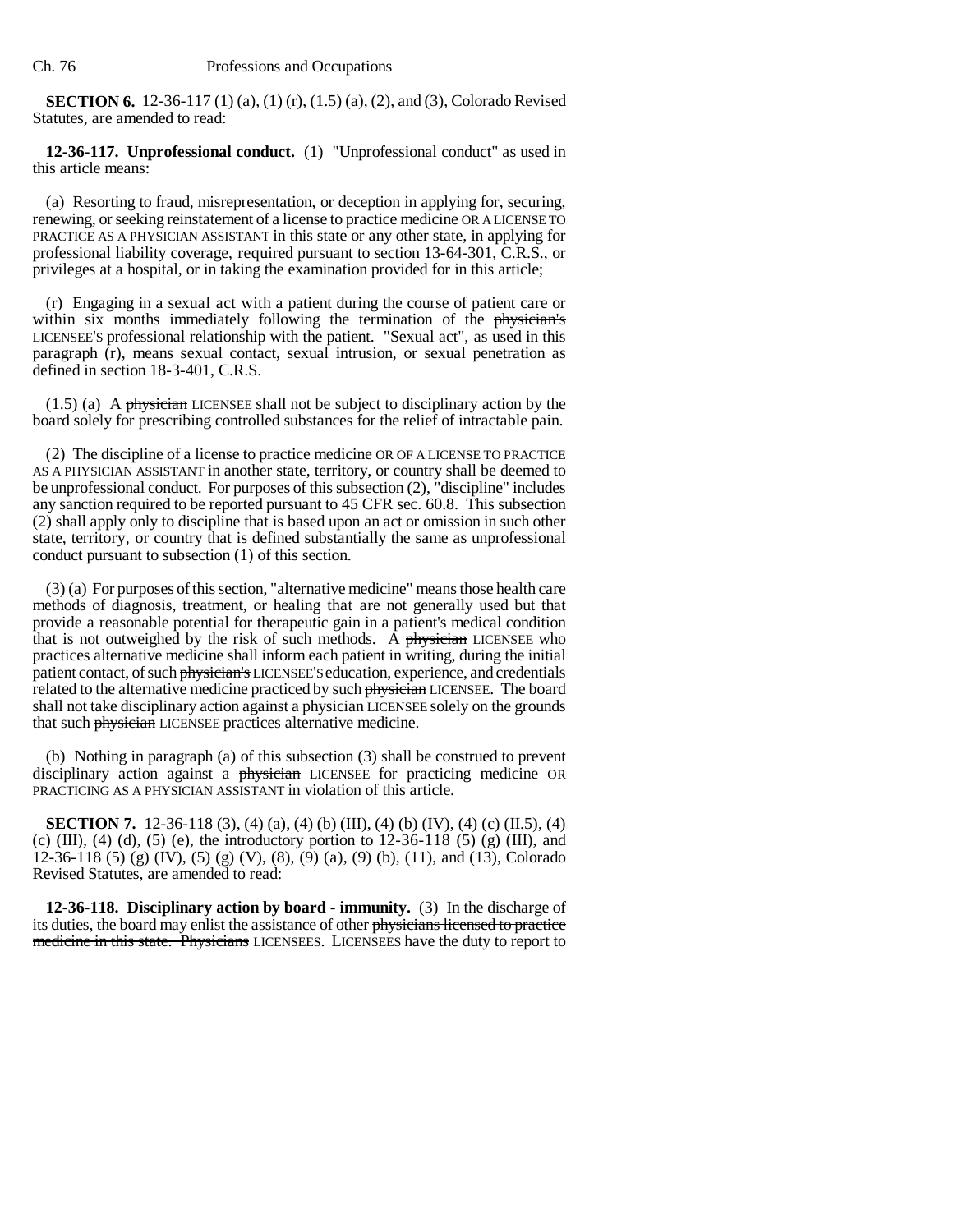Professions and Occupations Ch. 76

the board any physician LICENSEE known, or upon information and belief, to have violated any of the provisions of section  $12-36-117$  (1); except that no physician LICENSEE who is treating another physician LICENSEE for a mental disability or habitual intemperance or excessive use of any habit-forming drug shall have a duty to report his OR HER patient unless, in the opinion of the treating physician LICENSEE, the impaired physician LICENSEE presents a danger to himself, HERSELF, or others. Any person participating in good faith in the making of a complaint or report or participating in any investigative or administrative proceeding pursuant to this section shall be immune from any liability, civil or criminal, that otherwise might result by reason of such action. When acting in their official capacity, members of the board shall be immune from any liability, civil or criminal, that otherwise might result by reason of participating in the investigation of or an administrative proceeding in connection with a complaint or report pursuant to this section or by reason of any disciplinary action taken by the board pursuant to this section as a result of such a complaint or report.

(4) (a) (I) Written complaints relating to the conduct of a physician LICENSEE licensed or authorized to practice medicine in this state may be made by any person or may be initiated by an inquiry panel of the board on its own motion. The physician LICENSEE complained of shall be given notice by certified mail of the nature of the complaint and shall be given thirty days to answer or explain in writing the matters described in such complaint. Upon receipt of the physician's LICENSEE'S answer or at the conclusion of thirty days, whichever occurs first, the inquiry panel may take further action as set forth in subparagraph (II) of this paragraph (a).

(II) The inquiry panel may then conduct a further investigation, which may be made by one or more members of the inquiry panel, one or more physicians LICENSEES who are not members of the board, a member of the staff of the board, a professional investigator, or any other person or organization as the inquiry panel directs. Any such investigation shall be entirely informal.

(b) The board shall cause an investigation to be made when the board is informed of:

(III) An instance of a medical malpractice settlement or judgment against a physician LICENSEE reported to the board pursuant to section 10-1-124, C.R.S.; or

(IV) Physicians LICENSEES who have been allowed to resign from hospitals for medical misconduct. Such hospitals shall report the same.

(c) On completion of an investigation the inquiry panel shall make a finding that:

(II.5) The investigation discloses an instance of conduct which THAT does not warrant formal action by the board and should be dismissed but in which the inquiry panel has noticed indications of possible errant conduct by the licensee that could lead to serious consequences if not corrected. In such a case, a confidential letter of concern shall be sent to the physician LICENSEE against whom the complaint was made.

(III) The investigation discloses an instance of unprofessional conduct which, THAT in the opinion of the inquiry panel, does not warrant formal action by the board but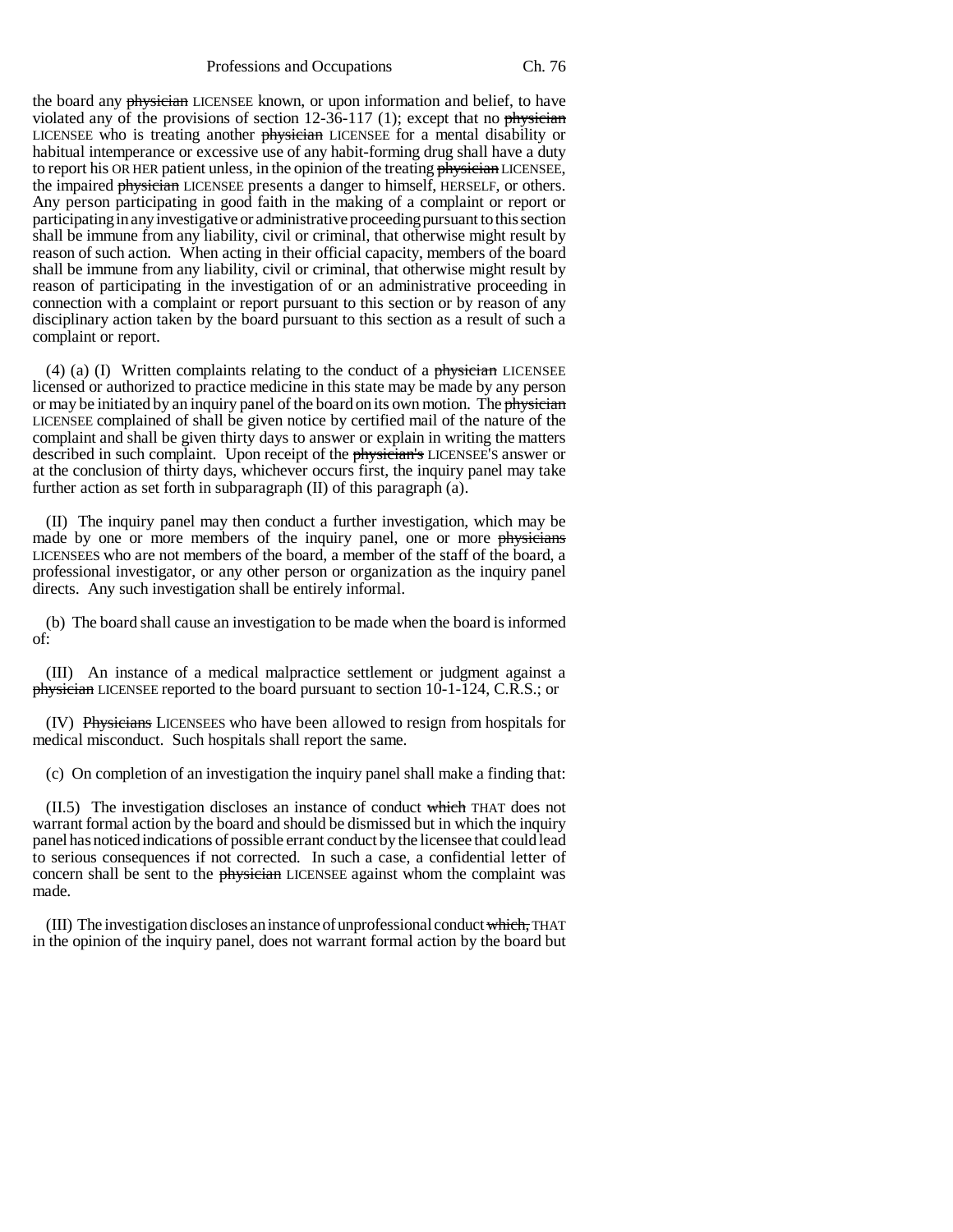which should not be dismissed as being without merit; in such case, a certified letter, return receipt requested, of admonition shall be sent to the physician LICENSEE against whom a complaint was made and a copy thereof to the person making the complaint, but, when a letter of admonition is sent by the inquiry panel to a physician LICENSEE complained against, such physician LICENSEE shall be advised that he OR SHE has the right to request in writing, within twenty days after receipt of the letter, that formal disciplinary proceedings be initiated against him OR HER to adjudicate the propriety of the conduct upon which the letter of admonition is based. If such request is timely made, the letter of admonition shall be deemed vacated, and the matter shall be processed by means of formal disciplinary proceedings; or

(d) All proceedings pursuant to this subsection (4) shall be expeditiously and informally conducted so that no physician LICENSEE is subjected to unfair and unjust charges and that no complainant is deprived of his OR HER right to a timely, fair, and proper investigation of his OR HER complaint.

(5) (e) All formal complaints shall be heard and determined in accordance with paragraph (f) of this subsection (5) and section 24-4-105, C.R.S. Except as provided in subsection (1) of this section, all formal hearings shall be conducted by the hearings panel. The physician LICENSEE may be present in person and by counsel, if so desired, to offer evidence and be heard in his or her own defense. At formal hearings, the witnesses shall be sworn and a complete record shall be made of all proceedings and testimony.

(g) (III) If the hearings panel finds the charges proven and orders that discipline be imposed, it shall also determine the extent of such discipline, which shall be in the form of a letter of admonition, suspension for a definite or indefinite period, or revocation of license to practice. In determining appropriate disciplinary action, the hearings panel shall first consider sanctions that are necessary to protect the public. Only after the panel has considered such sanctions may it consider and order requirements designed to rehabilitate the licensee or applicant. If discipline other than revocation of a license to practice is imposed, the hearings panel may also order that the physician LICENSEE be granted probation and allowed to continue to practice during the period of such probation. The hearings panel may also include in any disciplinary order which THAT allows the physician LICENSEE to continue to practice such conditions as the panel may deem appropriate to assure that the physician LICENSEE is physically, mentally, morally, and otherwise qualified to practice medicine or practice as a physician assistant in accordance with generally accepted professional standards of practice, including any or all of the following:

(IV) Upon the failure of the physician LICENSEE to comply with any conditions imposed by the hearings panel pursuant to subparagraph  $(III)$  of this paragraph  $(g)$ , unless due to conditions beyond the physician's LICENSEE'S control, the hearings panel may order suspension of the physician's LICENSEE'S license to practice MEDICINE OR PRACTICE AS A PHYSICIAN ASSISTANT in this state until such time as the physician LICENSEE complies with such conditions.

(V) In making any of the orders provided in subparagraphs (III) and (IV) of this paragraph  $(g)$ , the hearings panel may take into consideration the physician's LICENSEE'S prior disciplinary record. If the hearings panel does take into consideration any prior discipline of the *physician* LICENSEE, its findings and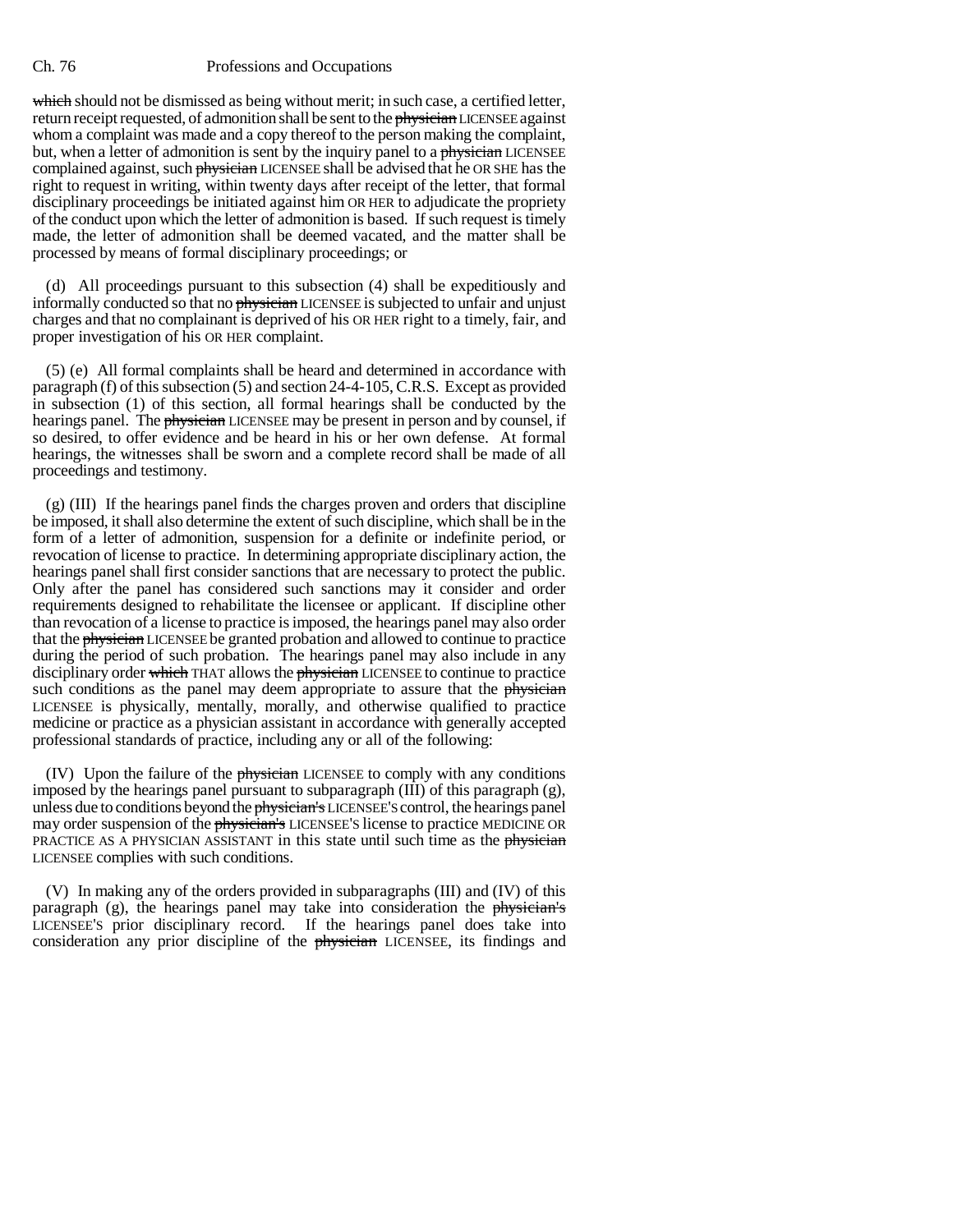recommendations shall so indicate.

(8) In case IF any person holding a license to practice medicine in this state LICENSEE is determined to be mentally incompetent or insane by a court of competent jurisdiction and a court enters, pursuant to part 3 or part 4 of article 14 of title 15 or section 27-10-109 (4) or 27-10-125, C.R.S., an order specifically finding that the mental incompetency or insanity is of such a degree that the person holding a license LICENSEE is incapable of continuing to practice medicine OR PRACTICE AS A PHYSICIAN ASSISTANT, his OR HER license shall automatically be suspended by the board, and, anything in this article to the contrary notwithstanding, such suspension shall continue until the licensee is found by such court to be competent to practice medicine OR PRACTICE AS A PHYSICIAN ASSISTANT.

(9) (a) If the board has reasonable cause to believe that a person-licensed to practice medicine in this state is unable to practice medicine or that a person certified to practice as a physician assistant in this state LICENSEE is unable to practice with reasonable skill and safety to patients because of a condition described in section 12-36-117 (1) (i) or (1) (o), it may require such licensee or physician assistant to submit to mental or physical examinations by physicians designated by the board. If a licensee or physician assistant fails to submit to such mental or physical examinations, the board may suspend the license or certificate until the required examinations are conducted.

(b) Every person licensed to practice medicine or certified to practice as a physician assistant in this state LICENSEE shall be deemed, by so practicing or by applying for annual registration of such person's license, or certificate, to have consented to submit to mental or physical examinations when directed in writing by the board. Further, such person shall be deemed to have waived all objections to the admissibility of the examining physician's testimony or examination reports on the ground of privileged communication. Subject to applicable federal law, such physician or physician assistant LICENSEE shall be deemed to have waived all objections to the production of medical records to the board from health care providers which THAT may be necessary for the evaluations described in paragraph (a) of this subsection (9).

(11) A person licensed to practice medicine LICENSEE who, at the request of the board, examines another person licensed to practice medicine LICENSEE shall be immune from suit for damages by the person examined if the examining person conducted the examination and made his OR HER findings or diagnosis in good faith.

(13) Within thirty days after the board takes final action, which is of public record, to revoke or suspend a license of a physician or to place a licensee on probation based on competence or professional conduct, the board shall send notice thereof to any hospital in which the licensee has clinical privileges, as indicated by the licensee.

**SECTION 8.** 12-36-119, Colorado Revised Statutes, is amended to read:

**12-36-119. Appeal of final board actions.** When the board refuses to grant a license, imposes disciplinary action pursuant to section 12-36-118, or places a physician LICENSEE on probation, such action may be reviewed by the court of appeals pursuant to section 24-4-106 (11), C.R.S., unless the physician LICENSEE has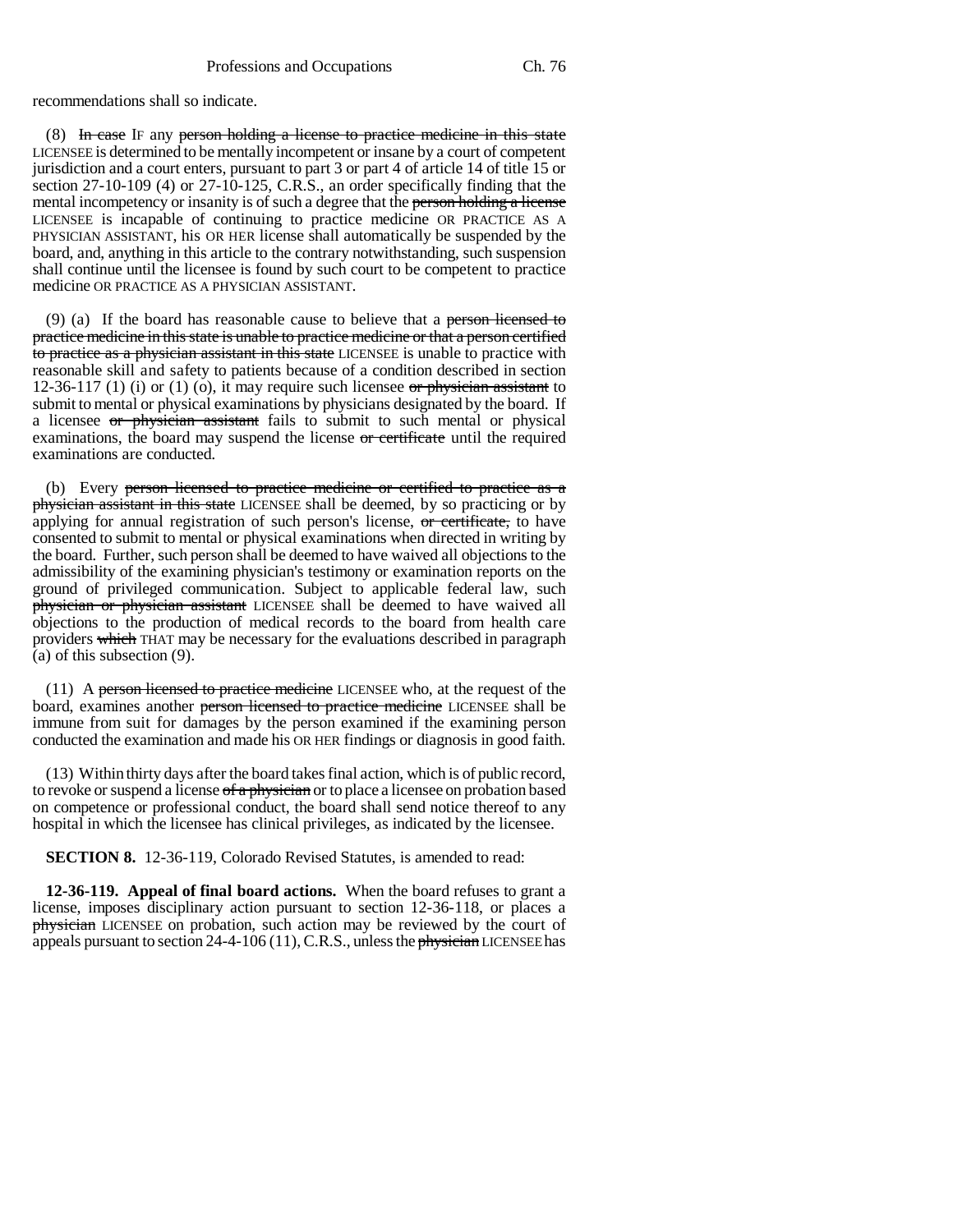accepted a license subject to terms of probation as set forth in section 12-36-116 (3).

**SECTION 9.** 12-36-121, Colorado Revised Statutes, is amended to read:

**12-36-121. Duplicates of license.** The board is authorized to issue a duplicate license to any person to whom a license to practice medicine in this state has been issued LICENSEE, upon application, properly verified by oath, establishing to the satisfaction of the board that the original license has been lost or destroyed and upon payment to the board of a fee to be determined by regulation adopted by the board. No person shall be entitled to a duplicate license unless he OR SHE is a licensee in good standing.

**SECTION 10.** 12-36-123 (1) (a) and (2), Colorado Revised Statutes, are amended to read:

**12-36-123. Procedure - registration - fees.** (1) (a) The board shall establish procedures for the maintenance of licensee lists and the establishment of renewal fees and schedules, which fees and schedules shall be established subject to section 24-34-102 (8), C.R.S. Every licensee and every certified physician assistant shall pay the board a registration fee to be determined and collected pursuant to section 24-34-105, C.R.S., and shall obtain a registration certificate for the current renewal period.

(2) (a) The board shall mail notice of the provisions of this section, with the application for registration prescribed by the board, to each licensee at the last address shown on the board's records. Such mailing shall be made in accordance with the renewal schedule established pursuant to section 24-34-102 (8), C.R.S. If a licensee or certified physician assistant fails to pay the registration fee prescribed by subsection (1) of this section, the license or certificate of such licensee or certificate holder shall lapse and the name of the licensee or certificate holder shall be omitted from such list.

(b) When a licensee's license lapses, the licensee may file a board-approved application for reinstatement with the board and the license shall be reinstated subject to payment to the board of the renewal fee and a reinstatement fee determined by the board pursuant to section 24-34-105, C.R.S. If charges are made against the licensee pursuant to section 12-36-118, the board shall defer action on the pending application for reinstatement and proceed with a hearing on such charges in accordance with section 12-36-118. After such hearing, the board shall reinstate, further suspend, or revoke such license. The board shall not reinstate any license to practice medicine which THAT has lapsed for more than two years unless the applicant demonstrates continued professional competence in the manner prescribed by the board.

**SECTION 11.** 12-36-123.5 (3.5) (c) (VII), Colorado Revised Statutes, is amended to read:

**12-36-123.5. Physicians' and physician assistants' peer health assistance fund.** (3.5) (c) The board shall select one or more peer health assistance programs as designated providers. To be eligible for designation by the board a peer health assistance program shall: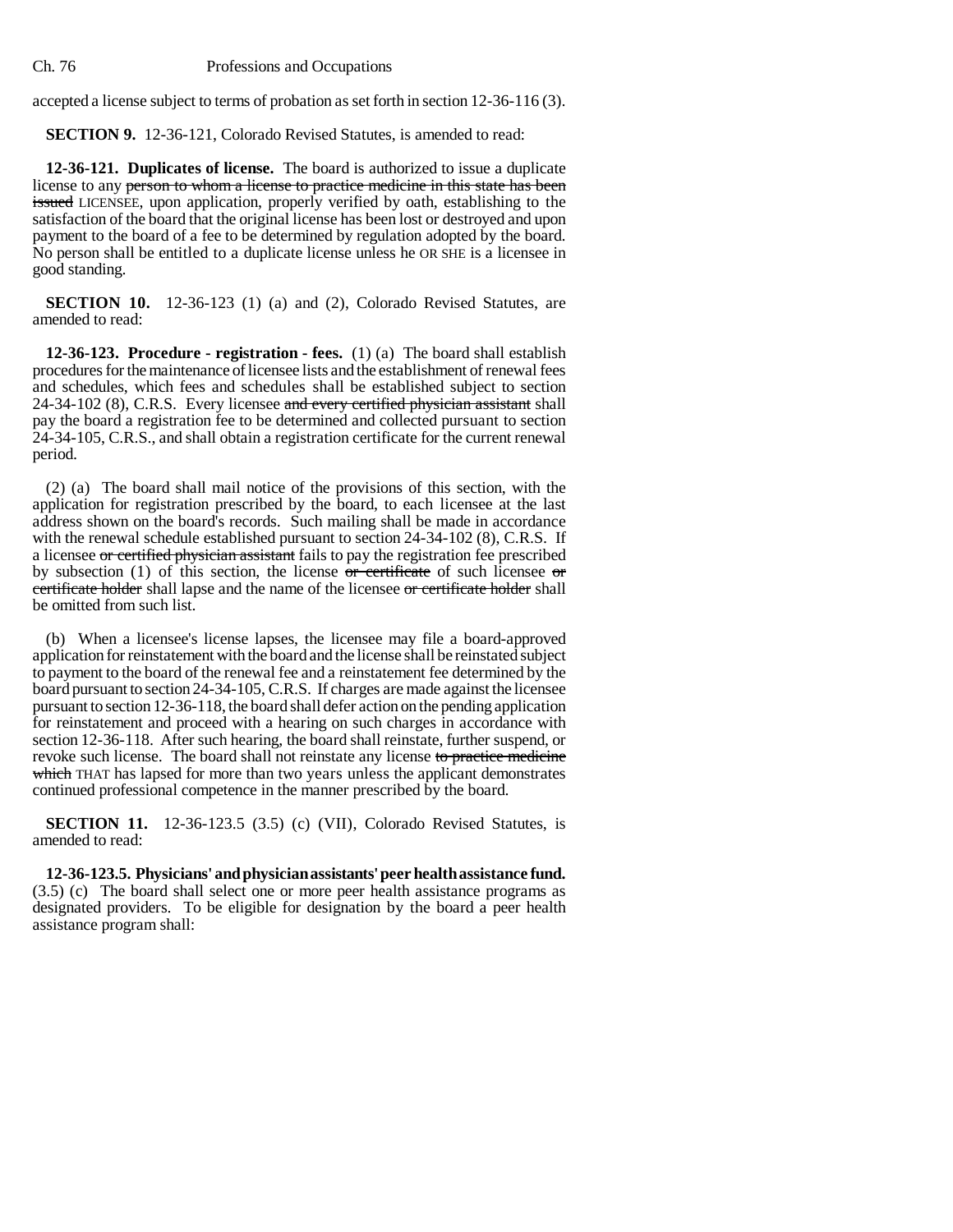(VII) Agree to make their services available to all licensed Colorado physicians and certified LICENSED Colorado physician assistants.

**SECTION 12.** 12-36-124, Colorado Revised Statutes, is amended to read:

**12-36-124. Certification of licensing.** Upon request therefor and the payment of a fee determined pursuant to section 24-34-105, C.R.S., the secretary of the board shall issue its certificate or endorsement with respect to the licensing of, and the official record of the board relating to, any licensee to whom a license to practice medicine in this state has been issued by this or any prior board; and, upon request therefor and the payment of a fee determined pursuant to section 24-34-105, C.R.S., the secretary shall issue a certificate evidencing that any such licensee is duly licensed. to practice medicine in this state.

**SECTION 13.** 12-36-125 (2), Colorado Revised Statutes, is amended to read:

**12-36-125. Division of fees - independent advertising or marketing agent.** (2) Violation of the provisions of this section shall constitute grounds for the suspension or revocation of a license to practice medicine or the placing of the holder thereof on probation.

**SECTION 14.** 12-36-133 (2), Colorado Revised Statutes, is amended to read:

**12-36-133. Postmortem examinations by licensee - definition - application of this section.** (2) Consent for a licensed physician LICENSEE to conduct a post mortem examination of the body of a deceased person shall be deemed sufficient when given by whichever one of the following assumes custody of the body for purposes of burial: Father, mother, husband, wife, child, guardian, next of kin, or, in the absence of any of the foregoing, a friend or a person charged by law with the responsibility for burial. If two or more such persons assume custody of the body, the consent of one of them shall be deemed sufficient.

**SECTION 15.** 12-36-135 (1), (2), and (3), Colorado Revised Statutes, are amended to read:

**12-36-135. Injuries to be reported - penalty for failure to report - immunity from liability.** (1) It shall be the duty of every *physician* LICENSEE who attends or treats a bullet wound, a gunshot wound, a powder burn, or any other injury arising from the discharge of a firearm, or an injury caused by a knife, an ice pick, or any other sharp or pointed instrument which THAT the physician LICENSEE believes to have been intentionally inflicted upon a person, or any other injury which THAT the physician LICENSEE has reason to believe involves a criminal act, including injuries resulting from domestic violence, to report such injury at once to the police of the city, town, or city and county or the sheriff of the county in which the physician LICENSEE is located. Any physician LICENSEE who fails to make a report as required by this section commits a class 2 petty offense, as defined by section 18-1-107, C.R.S., and, upon conviction thereof, shall be punished by a fine of not more than three hundred dollars, or by imprisonment in the county jail for not more than ninety days, or by both such fine and imprisonment.

(2) Any physician LICENSEE who, in good faith, makes a report pursuant to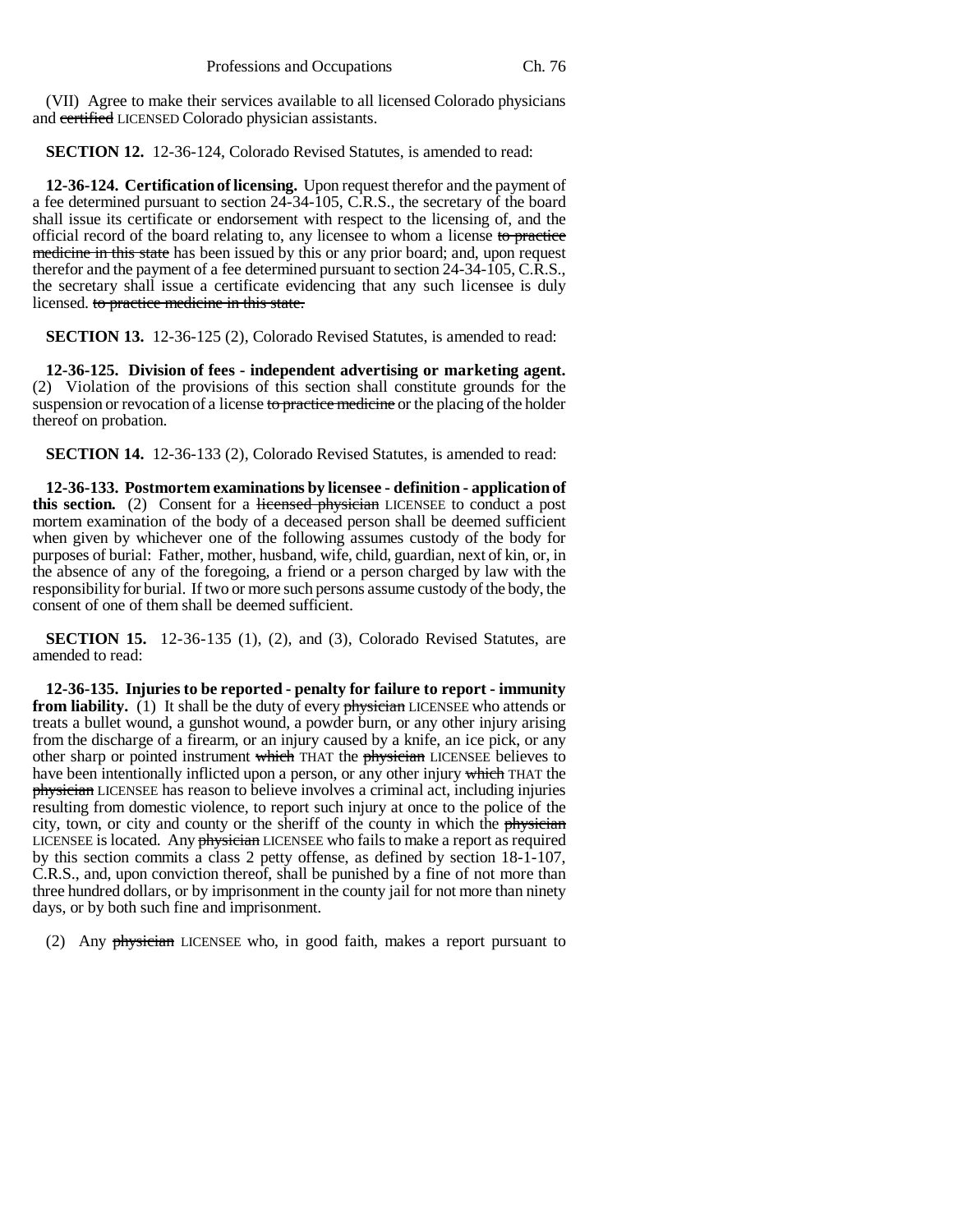subsection (1) of this section shall have immunity from any liability, civil or criminal, that might otherwise be incurred or imposed with respect to the making of such report, and shall have the same immunity with respect to participation in any judicial proceeding resulting from such report.

(3) Any physician LICENSEE who makes a report pursuant to subsection (1) of this section shall not be subject to the physician-patient relationship described in section 13-90-107 (1) (d), C.R.S., as to the medical examination and diagnosis. Such physician LICENSEE may be examined as a witness, but not as to any statements made by the patient that are the subject matter of section 13-90-107 (1) (d), C.R.S.

**SECTION 16.** 12-36-137 (1), (2) (a), and (5), Colorado Revised Statutes, are amended to read:

**12-36-137. Inactive license.** (1) Any person licensed to practice medicine LICENSEE pursuant to section 12-36-114 may apply to the board to be transferred to an inactive status. Such application shall be in the form and manner designated by the board. The board may grant such status by issuing an inactive license or it may deny the application as set forth in section 12-36-116.

(2) Any person applying for a license under this section shall:

(a) Provide an affidavit to the board that the applicant, after a date certain, shall not practice medicine OR PRACTICE AS A PHYSICIAN ASSISTANT in this state unless the applicant is issued a license to practice medicine OR PRACTICE AS A PHYSICIAN ASSISTANT pursuant to subsection (5) of this section;

(5) Any person licensed under this section who wishes to resume the practice of medicine OR TO RESUME PRACTICE AS A PHYSICIAN ASSISTANT shall file an application in the form and manner the board shall designate, pay the license fee promulgated by the board pursuant to section 12-36-123, and meet the financial responsibility requirements promulgated by the board pursuant to section  $13-64-301$  (1), C.R.S. The board may approve such application and issue a license to practice medicine or may deny the application as set forth in section 12-36-116.

**SECTION 17.** 26-2-106 (6) (a), Colorado Revised Statutes, is amended to read:

**26-2-106. Applications for public assistance.** (6) (a) No application for aid to the needy disabled shall be approved until the applicant's medical condition has been certified by a physician licensed to practice medicine in this state. In addition to a physician, an applicant may be examined by a physician assistant certified LICENSED in this state, by an advanced practice nurse, or by a registered nurse licensed in this state who is functioning within the scope of such nurse's license and training. The supervising physician or the physician or nurse who conducted the examination shall certify in writing upon forms prescribed by the state department as to the diagnosis, prognosis, and other relevant medical or mental factors relating to the disability of the applicant. No applicant disabled as a result of a primary diagnosis of alcoholism or a controlled substance addiction shall be approved for aid to the needy disabled except as provided in section 26-2-111 (4) (e).

**SECTION 18.** 26-20-104 (1) (d), Colorado Revised Statutes, is amended to read: